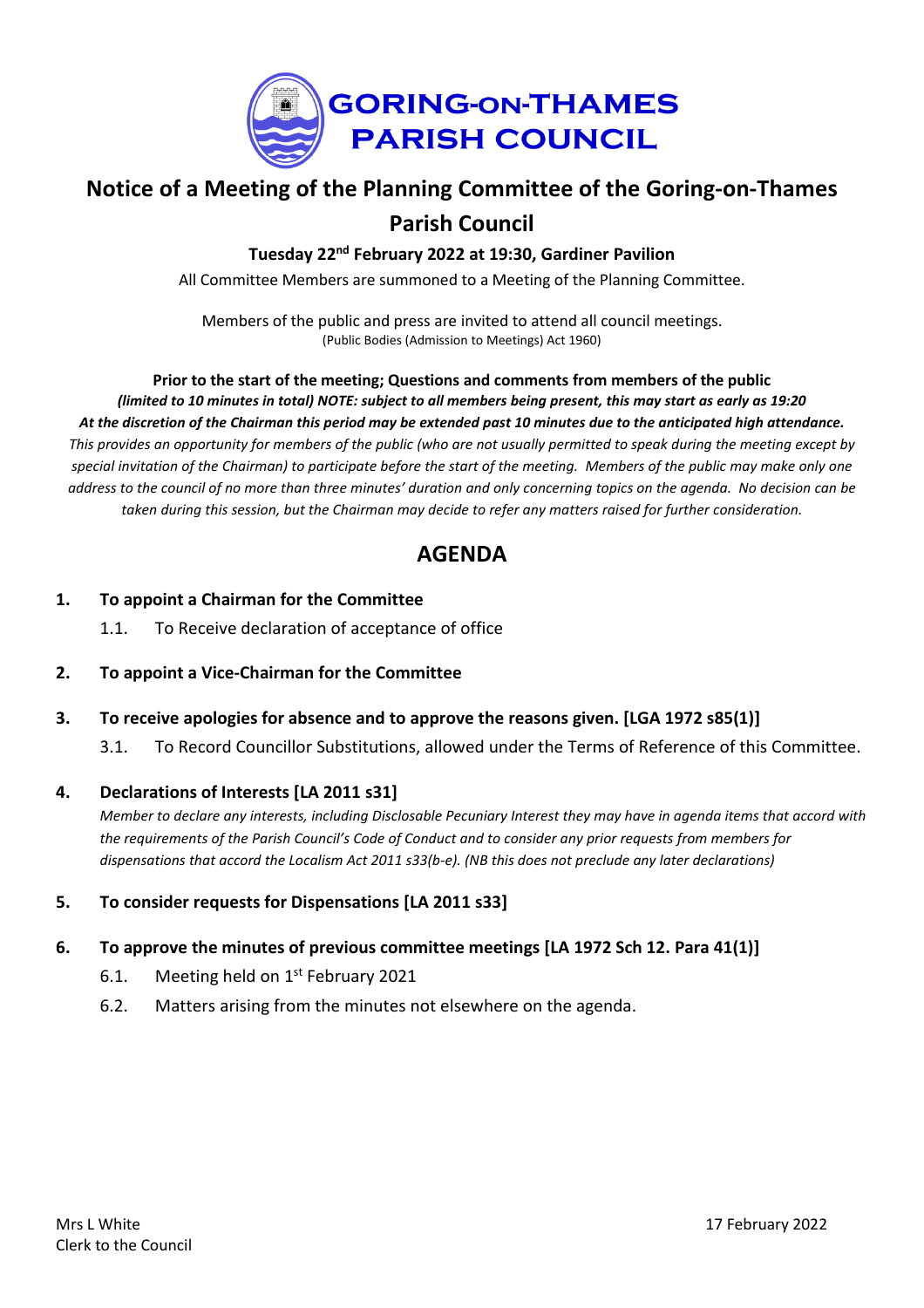

### **7. To consider applications and approve response to planning authority.**

- 7.1. [P21/S5261/HH](https://data.southoxon.gov.uk/ccm/support/Main.jsp?MODULE=ApplicationDetails&REF=P21/S5261/HH) 18 Wallingford Road, Goring, RG8 0AY *Lower three kerb sections to allow for improved access.*
- 7.2. [P21/S5344/HH](https://data.southoxon.gov.uk/ccm/support/Main.jsp?MODULE=ApplicationDetails&REF=P21/S5344/HH) Icknield Lodge, Icknield Road, Goring, RG8 0DG *AMENDED Single storey rear garden room extension*
- 7.3. [P22/S0531/LDP](https://data.southoxon.gov.uk/ccm/support/Main.jsp?MODULE=ApplicationDetails&REF=P22/S0531/LDP) 78 Elvendon Road, Goring, RG8 0DR *Erection of single storey rear extension*
- 7.4. [P22/S0435/N4C](https://data.southoxon.gov.uk/ccm/support/Main.jsp?MODULE=ApplicationDetails&REF=P22/S0435/N4C) Upper Gatehampton Farm, Gatehampton Road, Goring, RG8 9LY *Change of use of barn from agricultural to proposed vehicle storage.*
- 7.5. [P21/S3832/FUL](https://data.southoxon.gov.uk/ccm/support/Main.jsp?MODULE=ApplicationDetails&REF=P21/S3832/FUL) Notley, Little Croft Road, Goring, RG8 9ER *AMENDED Replacement dwelling GPC Planning Previous Response: No Objections.*
- 7.6. [P22/S0370/LB](https://data.southoxon.gov.uk/ccm/support/Main.jsp?MODULE=ApplicationDetails&REF=P22/S0370/LB) & [P22/S0369/HH](https://data.southoxon.gov.uk/ccm/support/Main.jsp?MODULE=ApplicationDetails&REF=P22/S0369/HH) Tudor Cottage, Manor Road, Goring, RG8 9DR *New single storey rear extension & minor internal alterations to ground floor.*

#### **8. To note planning authority decisions on applications.**

#### 8.1. [P22/S0057/HH](https://data.southoxon.gov.uk/ccm/support/Main.jsp?MODULE=ApplicationDetails&REF=P22/S0057/HH) - 94 Elvendon Road, Goring, RG8 0DR - *GRANTED*

Variation of condition 2(plans) on application [P20/S3006/HH](https://data.southoxon.gov.uk/ccm/support/Main.jsp?MODULE=ApplicationDetails&REF=P20/S3006/HH) - materials to be used for the external walls of the development to be rendered in K Rend Scraped Polar White Silicone Scraped Texture. (Part single, part double *storey rear extension, Part garage conversion. Additional window to ground floor shower room). GPC Planning Response: No Objections.*

#### 8.2. [P21/S4718/HH](https://data.southoxon.gov.uk/ccm/support/Main.jsp?MODULE=ApplicationDetails&REF=P21/S4718/HH) – 1 Holmlea Road, Goring, RG8 9EX - *GRANTED*

An L-shaped ground floor extension (to the side and rear of existing property) with a porch extension at the front *GPC Planning Response: No Objections to this application, and attach the General Planning* Informative. It is however noted that there are windows very close to boundaries in some instances. We would like to ask the planning officer if they are satisfied with this in design terms, is this acceptable with respect to *planning policy; building regulations; fire spread policy, and zone of light requirements?*

- 8.3. [P21/S4945/HH](https://data.southoxon.gov.uk/ccm/support/Main.jsp?MODULE=ApplicationDetails&REF=P21/S4945/HH) 3 Kings Mews, Goring, RG8 0BS *GRANTED* Loft conversion including installation of two roof-lights to the rear elevation, to form additional habitable space. *GPC Planning Response: No Objections*
- 8.4. [P21/S4298/HH](https://data.southoxon.gov.uk/ccm/support/Main.jsp?MODULE=ApplicationDetails&REF=P21/S4298/HH) Icknield Lodge, Icknield Road, Goring, RG8 0DG- *GRANTED Carport extension to garage block. GPC Planning Response: No Objections*
- 8.5. [P21/S4907/HH](https://data.southoxon.gov.uk/ccm/support/Main.jsp?MODULE=ApplicationDetails&REF=P21/S4907/HH) 70 Elvendon Road, Goring, RG8 0DR *GRANTED 2 storey side extension with porch GPC Planning Response: No Objections*
- 8.6. [P21/S5090/HH](https://data.southoxon.gov.uk/ccm/support/Main.jsp?MODULE=ApplicationDetails&REF=P21/S5090/HH) Flat 3 Oriel House, Thames Road, Goring, RG8 9AH *GRANTED* To mirror the current existing roof lantern to the left of the chimney stack, on the right side of the chimney stack. This will improve the natural light coming into the kitchen and will aesthetically improve the look of the building *from the front. The application will also mean the installation of two conservation rooflights under planning approval P14/S1133/HH would not be fitted GPC Planning Response: No Objections*